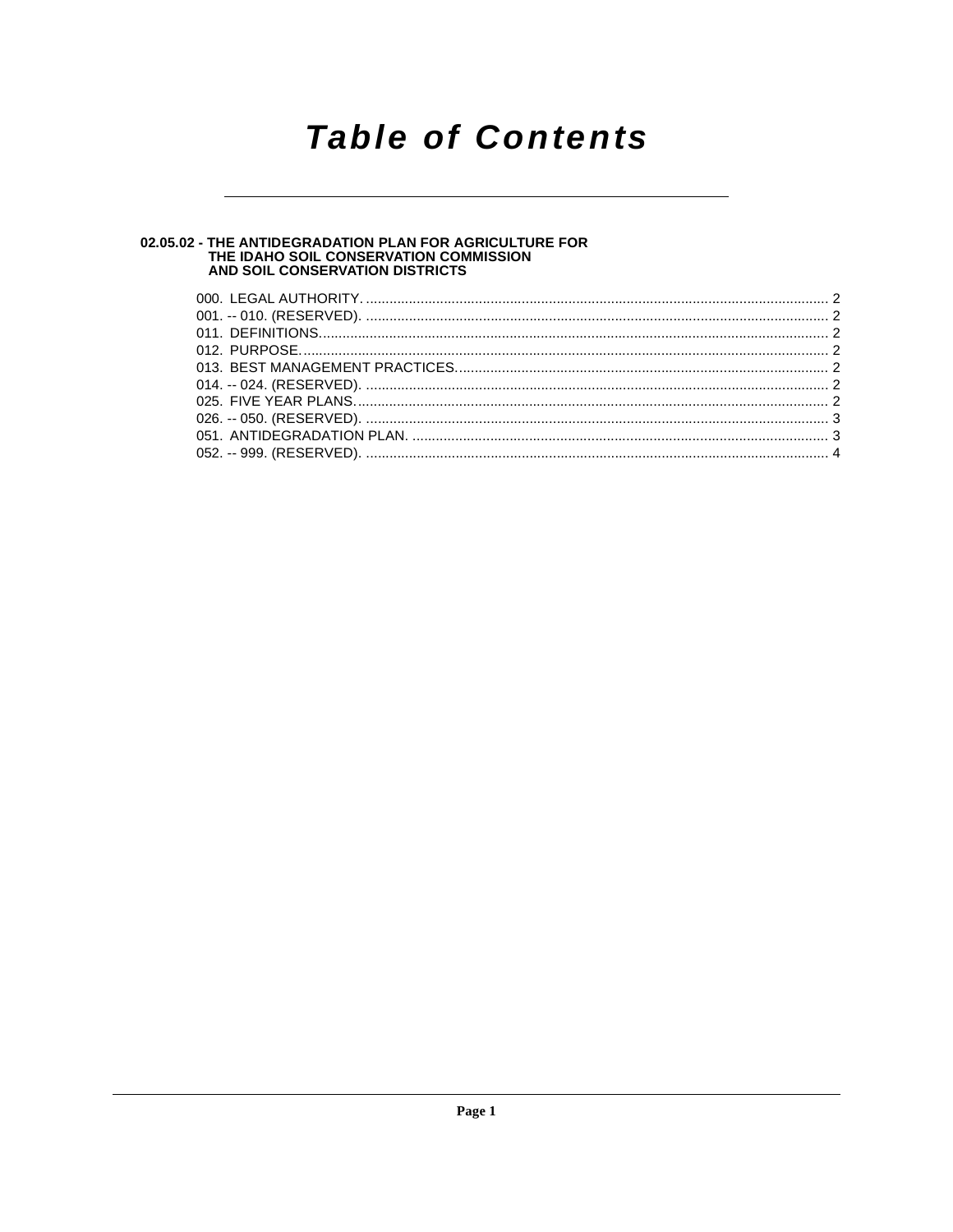#### **IDAPA 02 TITLE 05 CHAPTER 02**

#### <span id="page-1-0"></span>**02.05.02 - THE ANTIDEGRADATION PLAN FOR AGRICULTURE FOR THE IDAHO SOIL CONSERVATION COMMISSION AND SOIL CONSERVATION DISTRICTS**

#### <span id="page-1-1"></span>**000. LEGAL AUTHORITY.**

The Idaho Soil Conservation Commission has been granted the authority to promulgate rules by Subsection A of Section 22-2718. Idaho Code, and Subsection D of Section 22-2718. Idaho Code, (12-11-89) Section 22-2718, Idaho Code, and Subsection D of Section 22-2718, Idaho Code.

#### <span id="page-1-2"></span>**001. -- 010. (RESERVED).**

#### <span id="page-1-10"></span><span id="page-1-3"></span>**011. DEFINITIONS.**

<span id="page-1-8"></span>**01. Antidegradation Plan**. The plan in the Final Agreement to implement an Antidegradation Policy ate of Idaho (August 18, 1988). for the state of Idaho (August 18, 1988).

**02. Best Management Practice**. A practice or combination of practices which are determined to be the most effective, practicable means of preventing or reducing the amount of pollution generated by nonpoint sources.

(12-11-89)

**03. Commission**. The Idaho Soil Conservation Commission as defined in Section 22-2718, Idaho (12-11-89) Code. (12-11-89)

<span id="page-1-13"></span>**04. District**. A Soil Conservation District as defined in Section 22-2717, Idaho Code. (12-11-89)

**05.** Stream Segment Of Concern. A specific stream segment or body of water that has been published in the most current final Basin Area Report, which is developed every two years for each of the six (6) basins. (12-11-89)

#### <span id="page-1-4"></span>**012. PURPOSE.**

The purpose of these rules is to implement the antidegradation plan for agriculture and to formalize existing requirements of five (5) year plan development by each Soil Conservation District. (12-11-89) requirements of five (5) year plan development by each Soil Conservation District.

#### <span id="page-1-9"></span><span id="page-1-5"></span>**013. BEST MANAGEMENT PRACTICES.**

**Design Or Adopt**. Each District will, in consultation with the Commission, design or adopt Best Management Practices which, when applied, will protect beneficial uses as identified in the State Water Quality Standards. Best Management Practices that are adopted will be in conformance with Best Management Practices identified in the current Agricultural Pollution Abatement Plan. (12-11-89) identified in the current Agricultural Pollution Abatement Plan.

**02. Revise**. Best Management Practices will be revised as necessary when the Department of Health and Welfare, Division of Environmental Quality determines, through the coordinated monitoring program, that beneficial uses are not being protected and State Water Ouality Standards are not being met. (12-11-89) beneficial uses are not being protected and State Water Quality Standards are not being met.

#### <span id="page-1-6"></span>**014. -- 024. (RESERVED).**

#### <span id="page-1-11"></span><span id="page-1-7"></span>**025. FIVE YEAR PLANS.**

Each District will prepare a five-year (5) plan for the District. The initial five-year (5) plan must be completed by December 31, 1990 and approved by the Commission in order to receive matching funds from the State. The fiveyear (5) plans will be reviewed and updated annually by each District. The five-year (5) plan will contain the following components: (12-11-89)

<span id="page-1-12"></span>**01. Physical Characteristics**. Description of the physical characteristics of the District. (12-11-89)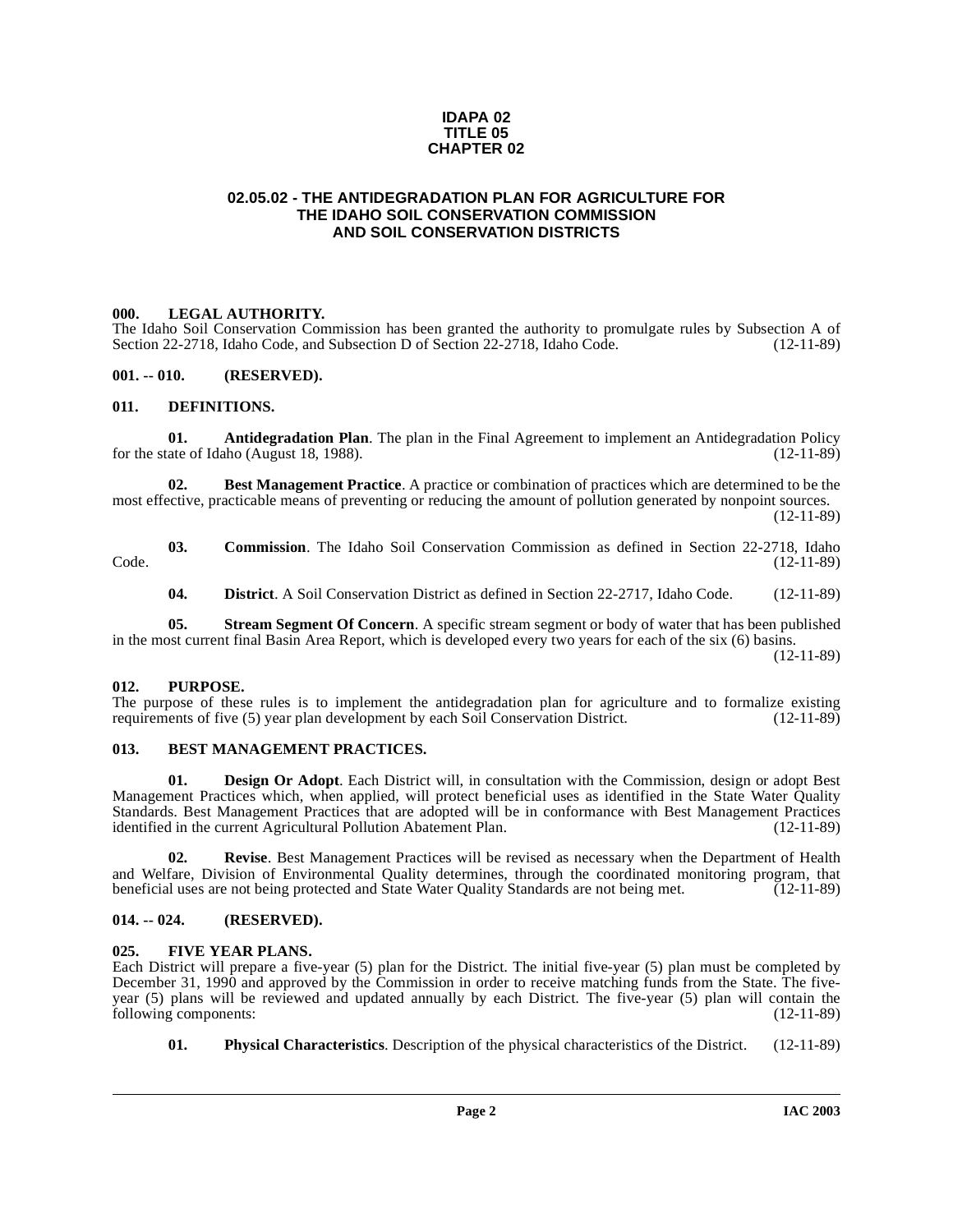**02. Economic Condition And Outlook**. Discussion of the economic condition and economic outlook istrict. (12-11-89) for the District.

<span id="page-2-6"></span><span id="page-2-5"></span><span id="page-2-3"></span>**03.** Assessment. Assessment of resource conditions, trends, and conservation needs of the District. (12-11-89)

**04. Identify And Prioritize Objectives**. Identification and prioritization of the District's objectives and activities for the following five (5) years to address problems in resource conditions and conservation needs in the following areas: (12-11-89)

| a.             | Rangeland.                 | $(12-11-89)$ |
|----------------|----------------------------|--------------|
| $\mathbf{b}$ . | Non-irrigated cropland.    | $(12-11-89)$ |
| c.             | Irrigated cropland.        | $(12-11-89)$ |
| d.             | Pastureland and hayland.   | $(12-11-89)$ |
| e.             | Woodland.                  | $(12-11-89)$ |
| f.             | Fish and wildlife.         | $(12-11-89)$ |
| g.             | Water quality.             | $(12-11-89)$ |
| h.             | Information and education. | $(12-11-89)$ |

<span id="page-2-9"></span>**05. Water Quality Component**. With respect to the water quality component of the plan, the District will use the information collected at Basin Area Meetings convened by the Department of Health and Welfare. Issues surrounding management of water quality in stream segments of concern will be addressed in this portion of the plan.<br>In this respect the plan will include: (12-11-89) In this respect the plan will include:

**a.** A list of stream segments of concern in the District based on information gained at the most recent rea meeting. (12-11-89) Basin Area meeting.

<span id="page-2-7"></span>**b.** A description of water quality in stream segments of concern. (12-11-89)

**c.** A list of impacted waters in the District as described by the Department of Health and Welfare, t Source Assessment Report. (12-11-89) Nonpoint Source Assessment Report.

**06. Identify And Prioritize Projects**. The plan will identify and prioritize conservation projects found by the District to be appropriate for both impacted waters and stream segments of concern as identified from the most recent Basin Area Meeting, Nonpoint Source Assessment Report or from public input received by the District regarding plan development. The Best Management Practices designed or adopted by the District pursuant to Rule 4 will also be included in the plan. (12-11-89)

<span id="page-2-8"></span>**07. Implementation**. Implementation of the five-year (5) plan will be accomplished by annual work plans prepared by the District. The annual plan will address those items and projects that the District plans to accomplish upon consideration of available technical and financial assistance and public support for the proposed project(s). (12-11-89)  $\text{project}(s).$  (12-11-89)

#### <span id="page-2-0"></span>**026. -- 050. (RESERVED).**

#### <span id="page-2-2"></span><span id="page-2-1"></span>**051. ANTIDEGRADATION PLAN.**

<span id="page-2-4"></span>**01. Coordination Of Plan Implementation**. The Commission will be the lead agency for coordinating implementation of the antidegradation plan for agriculture practices through Soil Conservation Districts, as assigned<br>by the Governor's Executive Order No. 88-23. by the Governor's Executive Order No. 88-23.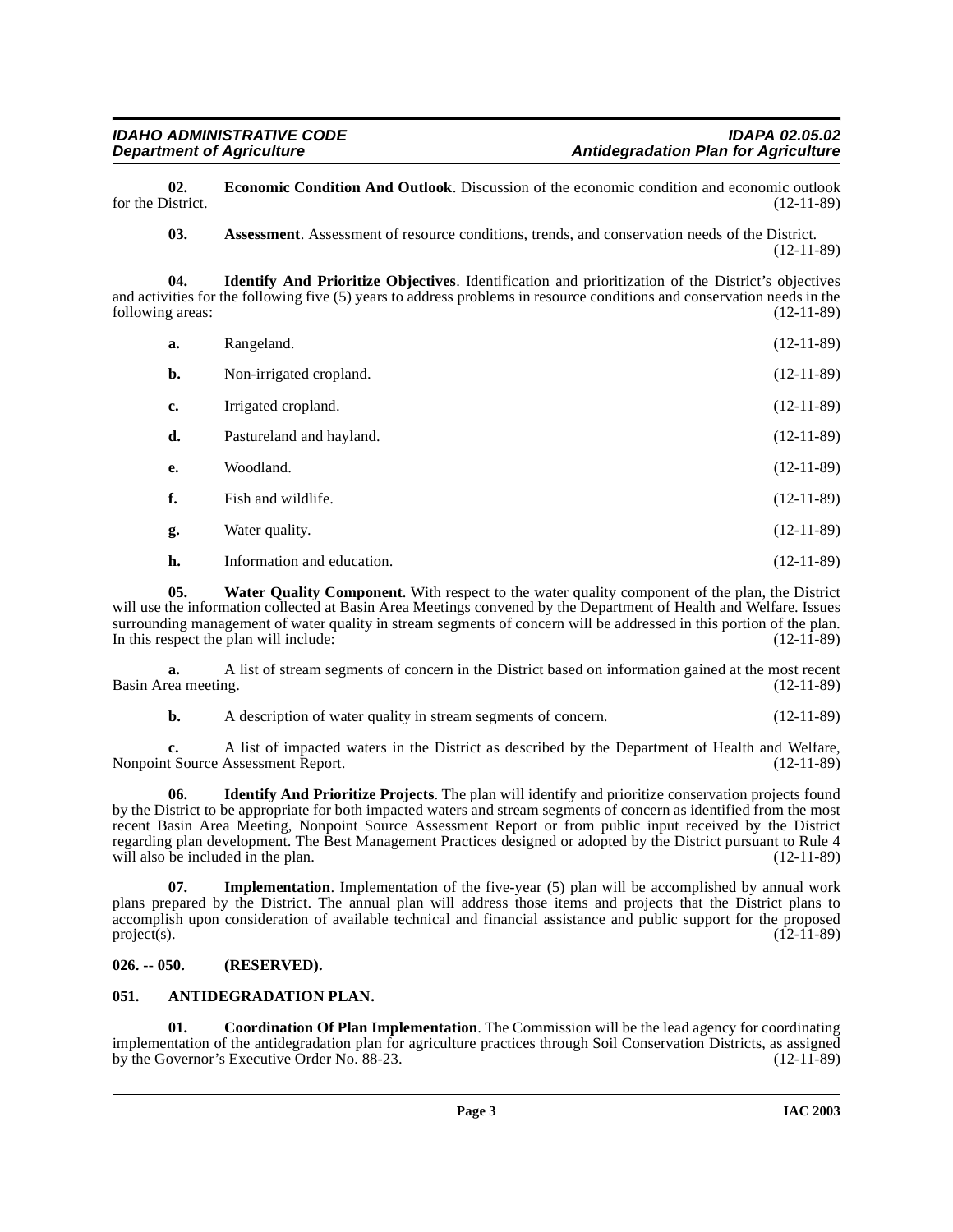<span id="page-3-2"></span>**02. Participation In Incentive Programs**. The Commission will encourage Districts to promote participation in incentive programs including cost share provisions of soil conservation programs and the use of low interest loans through the Resource Conservation and Rangeland Development Loan Program. (12-11-89)

<span id="page-3-1"></span>**03. Information And Education Programs**. The Commission will encourage Districts to conduct information and education programs for farmers, ranchers, and the general public regarding the benefits of soil conservation and proper rangeland use. (12-11-89) conservation and proper rangeland use.

<span id="page-3-0"></span>**052. -- 999. (RESERVED).**